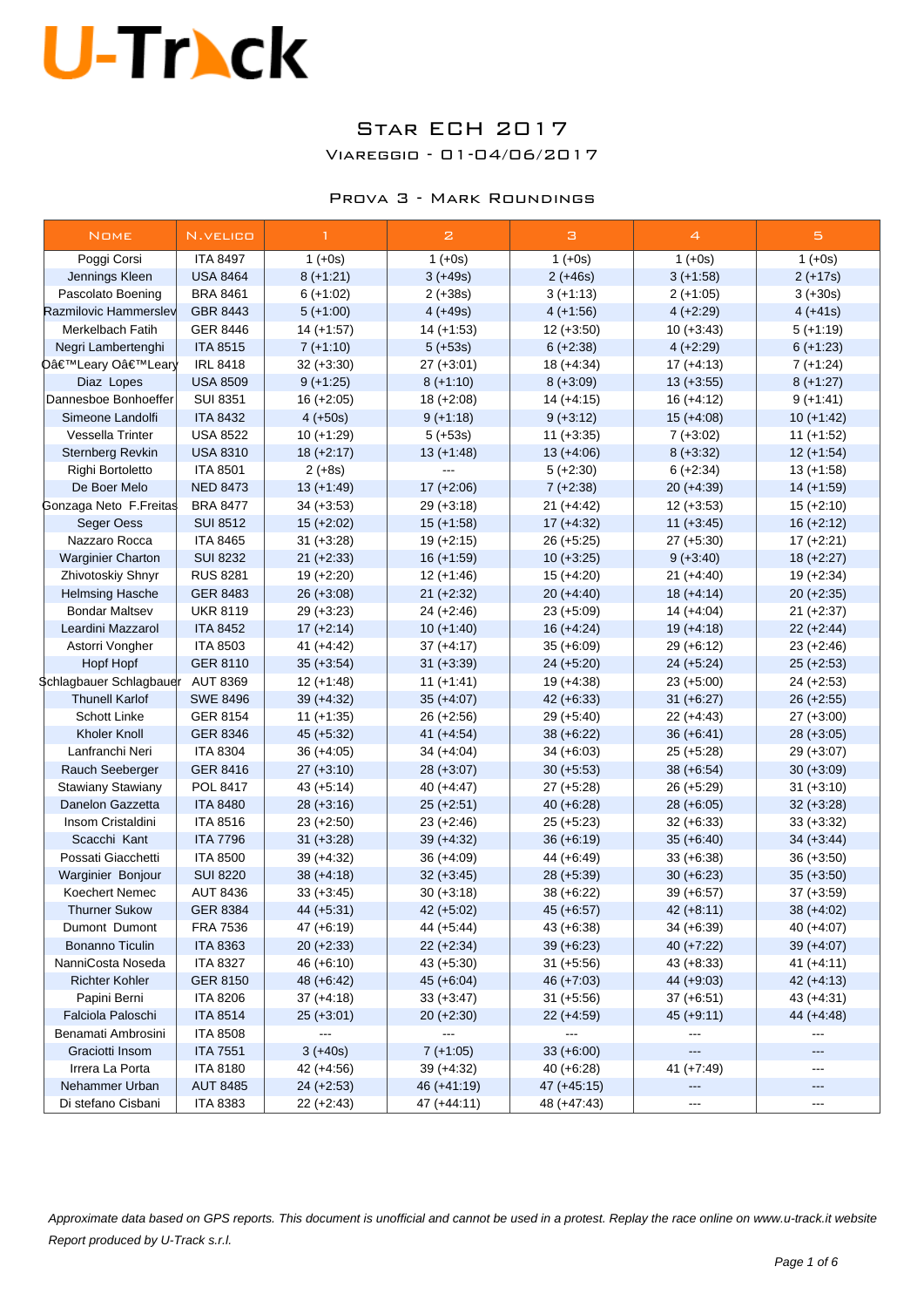Poggi Corsi <sup>⊕</sup> Righi Bortoletto Graciotti Insom & Simeone Landolfi & Razmilovic Hammerslev Pascolato Boening Negri Lambertenghi Jennings Kleen Diaz Lopes **Vessella Trinter** Schott Linke Schlagbauer Schlagbauer <sup>B</sup> De Boer Melo & Merkelbach Fatih Seger Oess B Dannesboe Bonhoeffer B Leardini Mazzarol of Sternberg Revkin Zhivotoskiy Shnyr Warginier Charton Bonanno Ticulin Di stefano Cisbani Insom Cristaldini Nehammer Urban Falciola Paloschi Helmsing Hasche Rauch Seeberger Danelon Gazzetta Bondar Maltsey Scacchi Kant Nazzaro Rocca d O'Leary O'Leary Koechert Nemec B Gonzaga Neto F.Freitas Hopf <sub>¤</sub> Lanfranchi Neri B Papini Berni & Warginier Bonjour Thunell Karlof **☞ Possati Giacchetti** F Astorri Vongher Irrera La Porta r Stawiany Stawiany <sub>or</sub> Thurner Sukow & Kholer Knoll & NanniCosta Noseda ☞ Dumont Dumont & Richter Kohler &



Best progression: Oâ€<sup>™</sup>Leary Oâ€<sup>™</sup>Leary (+25 posizioni)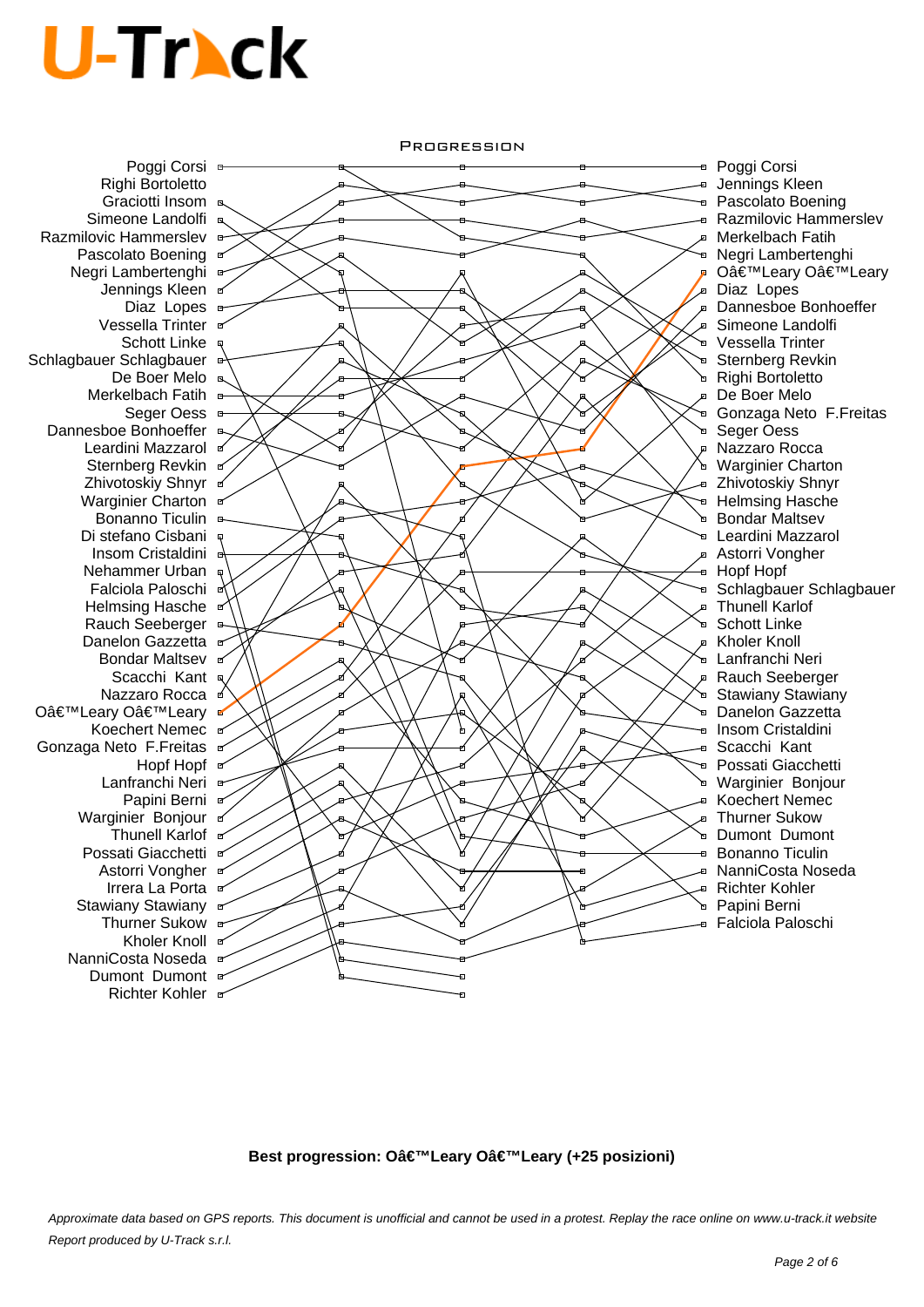### Star ECH 2017

Viareggio - 01-04/06/2017

#### Prova 3 - Leg number 1

| <b>NAME</b>                   | SAIL            | IN. POS | FIN. POS                | <b>DISTANCE</b> | <b>TIME</b> |         | <b>MEAN SPEED TACKS/JYBES</b> |
|-------------------------------|-----------------|---------|-------------------------|-----------------|-------------|---------|-------------------------------|
| Poggi Corsi                   | <b>ITA 8497</b> |         | $\mathbf{1}$            | 2.928 m         | 19:46       | 4,80 kt | 6                             |
| Righi Bortoletto              | <b>ITA 8501</b> |         | 2                       | 2.709 m         | 19:56       | 4,40 kt | $\mathbf{1}$                  |
| Graciotti Insom               | <b>ITA 7551</b> |         | 3                       | 2.937 m         | 20:25       | 4,66 kt | 6                             |
| Simeone Landolfi              | <b>ITA 8432</b> |         | $\overline{\mathbf{4}}$ | 2.909 m         | 20:38       | 4,57 kt | 11                            |
| Razmilovic Hammerslev         | GBR 8443        |         | 5                       | 3.017 m         | 20:48       | 4,70 kt | 10                            |
| Pascolato Boening             | <b>BRA 8461</b> |         | 6                       | 3.061 m         | 20:48       | 4,77 kt | 6                             |
| Negri Lambertenghi            | <b>ITA 8515</b> |         | $\overline{7}$          | 3.050 m         | 20:55       | 4,73 kt | 6                             |
| Jennings Kleen                | <b>USA 8464</b> |         | 8                       | 3.167 m         | 21:07       | 4,86 kt | $\overline{4}$                |
| Diaz Lopes                    | <b>USA 8509</b> |         | 9                       | 3.106 m         | 21:12       | 4,75 kt | 12                            |
| Vessella Trinter              | <b>USA 8522</b> |         | 10                      | 3.162 m         | 21:16       | 4,82 kt | 6                             |
| <b>Schott Linke</b>           | GER 8154        |         | 11                      | 2.889 m         | 21:21       | 4,39 kt | 4                             |
| <b>Schlagbauer Schlagbaue</b> | <b>AUT 8369</b> |         | 12                      | 3.120 m         | 21:33       | 4,69 kt | 10                            |
| De Boer Melo                  | <b>NED 8473</b> |         | 13                      | 3.125 m         | 21:35       | 4,69 kt | 10                            |
| Merkelbach Fatih              | <b>GER 8446</b> |         | 14                      | 3.128 m         | 21:45       | 4,66 kt | 12                            |
| Seger Oess                    | <b>SUI 8512</b> |         | 15                      | 3.079 m         | 21:48       | 4,58 kt | 6                             |
| Dannesboe Bonhoeffer          | <b>SUI 8351</b> |         | 16                      | 3.302 m         | 21:51       | 4,90 kt | 6                             |
| Leardini Mazzarol             | <b>ITA 8452</b> |         | 17                      | 3.144 m         | 22:02       | 4,62 kt | 10                            |
| Sternberg Revkin              | <b>USA 8310</b> |         | 18                      | 3.126 m         | 22:04       | 4,59 kt | $\overline{\mathbf{4}}$       |
| Zhivotoskiy Shnyr             | <b>RUS 8281</b> |         | 19                      | 3.293 m         | 22:05       | 4,83 kt | 8                             |
| <b>Bonanno Ticulin</b>        | <b>ITA 8363</b> |         | 20                      | 3.086 m         | 22:20       | 4,48 kt | 14                            |
| <b>Warginier Charton</b>      | <b>SUI 8232</b> |         | 21                      | 3.230 m         | 22:19       | 4,69 kt | 8                             |
| Di stefano Cisbani            | <b>ITA 8383</b> |         | 22                      | 2.755 m         | 22:25       | 3,98 kt | 6                             |
| Insom Cristaldini             | <b>ITA 8516</b> |         | 23                      | 3.087 m         | 22:37       | 4,42 kt | 4                             |
| Nehammer Urban                | <b>AUT 8485</b> |         | 24                      | 2.932 m         | 22:21       | 4,25 kt | 8                             |
| Falciola Paloschi             | <b>ITA 8514</b> |         | 25                      | 3.041 m         | 22:45       | 4,33 kt | 10                            |
| <b>Helmsing Hasche</b>        | <b>GER 8483</b> |         | 26                      | 3.396 m         | 22:54       | 4,81 kt | 4                             |
| Rauch Seeberger               | GER 8416        |         | 27                      | 3.091 m         | 22:57       | 4,36 kt | 14                            |
| Danelon Gazzetta              | <b>ITA 8480</b> |         | 28                      | 3.242 m         | 23:01       | 4,56 kt | 14                            |
| <b>Bondar Maltsev</b>         | <b>UKR 8119</b> |         | 29                      | 3.284 m         | 23:09       | 4,60 kt | 12                            |
| Nazzaro Rocca                 | <b>ITA 8465</b> |         | 31                      | 3.272 m         | 23:16       | 4,56 kt | $\overline{4}$                |
| Scacchi Kant                  | <b>ITA 7796</b> |         | 31                      | 3.342 m         | 23:13       | 4,66 kt | 11                            |
| D'Leary O'Lear                | <b>IRL 8418</b> |         | 32                      | 3.275 m         | 23:15       | 4,56 kt | 10                            |
| Koechert Nemec                | <b>AUT 8436</b> |         | 33                      | 3.197 m         | 23:32       | 4,40 kt | 10                            |
| Gonzaga Neto F.Freitas        | <b>BRA 8477</b> |         | 34                      | 3.508 m         | 23:39       | 4,81 kt | 8                             |
| Hopf Hopf                     | GER 8110        |         | 35                      | 3.310 m         | 23:39       | 4,53 kt | 14                            |
| Lanfranchi Neri               | <b>ITA 8304</b> |         | 36                      | 3.444 m         | 23:52       | 4,68 kt | 10                            |
| Papini Berni                  | <b>ITA 8206</b> |         | 37                      | 3.432 m         | 24:02       | 4,63 kt | 8                             |
| Warginier Bonjour             | <b>SUI 8220</b> |         | 38                      | 3.455 m         | 24:04       | 4,65 kt | 8                             |
| Possati Giacchetti            | <b>ITA 8500</b> |         | 39                      | 3.487 m         | 24:18       | 4,65 kt | 4                             |
| <b>Thunell Karlof</b>         | <b>SWE 8496</b> |         | 39                      | 3.118 m         | 24:17       | 4,16 kt | 8                             |
| Astorri Vongher               | <b>ITA 8503</b> |         | 41                      | 3.386 m         | 24:26       | 4,49 kt | 8                             |
| Irrera La Porta               | <b>ITA 8180</b> |         | 42                      | 3.544 m         | 24:40       | 4,66 kt | 8                             |
| <b>Stawiany Stawiany</b>      | POL 8417        |         | 43                      | 3.499 m         | 24:59       | 4,54 kt | 8                             |
| <b>Thurner Sukow</b>          | GER 8384        |         | 44                      | 3.769 m         | 25:18       | 4,83 kt | 12                            |
| Kholer Knoll                  | GER 8346        |         | 45                      | 3.447 m         | 25:19       | 4,41 kt | 8                             |
| NanniCosta Noseda             | <b>ITA 8327</b> |         | 46                      | 3.613 m         | 25:58       | 4,51 kt | 6                             |
| Dumont Dumont                 | <b>FRA 7536</b> |         | 47                      | 3.681 m         | 26:05       | 4,57 kt | 8                             |
| <b>Richter Kohler</b>         | GER 8150        |         | 48                      | 3.875 m         | 26:28       | 4,74 kt | 10                            |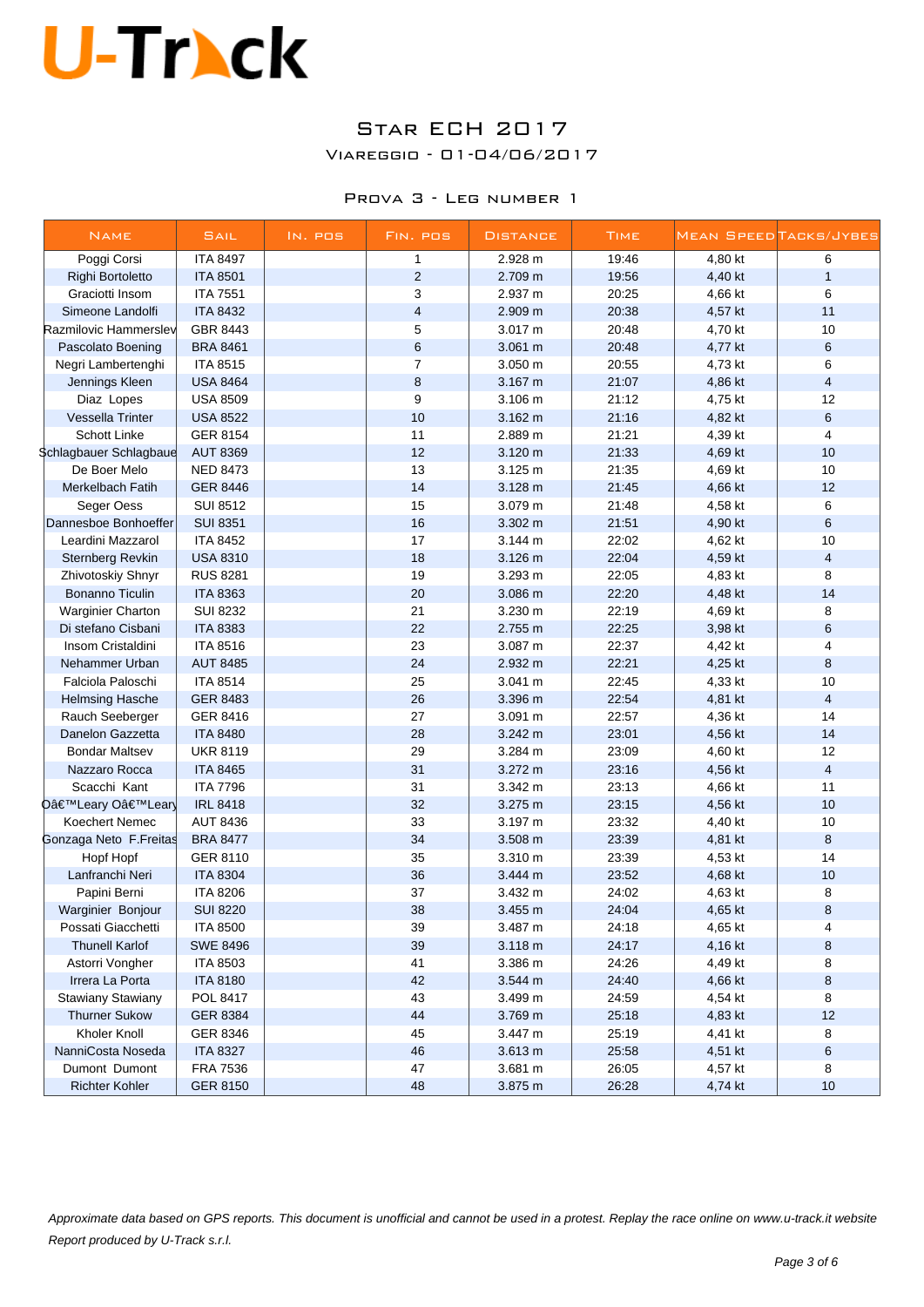### Star ECH 2017

Viareggio - 01-04/06/2017

#### Prova 3 - Leg number 2

| <b>NAME</b>                   | <b>SAIL</b>     | IN. POS                 | FIN. POS       | <b>DISTANCE</b> | <b>TIME</b> |         | MEAN SPEED TACKS/JYBES |
|-------------------------------|-----------------|-------------------------|----------------|-----------------|-------------|---------|------------------------|
| Righi Bortoletto              | <b>ITA 8501</b> | $\overline{2}$          | ---            | 30 m            |             |         |                        |
| Poggi Corsi                   | <b>ITA 8497</b> | $\mathbf{1}$            | $\mathbf{1}$   | 316 m           | 1:27        | 7,08 kt |                        |
| Pascolato Boening             | <b>BRA 8461</b> | 6                       | $\overline{2}$ | 123 m           | 1:03        | 3,82 kt |                        |
| Jennings Kleen                | <b>USA 8464</b> | 8                       | $\mathbf{3}$   | 138 m           | 0:55        | 4,89 kt |                        |
| Razmilovic Hammerslev         | GBR 8443        | 5                       | $\overline{4}$ | 133 m           | 1:16        | 3,41 kt | 1                      |
| Negri Lambertenghi            | <b>ITA 8515</b> | $\overline{7}$          | $\sqrt{5}$     | 123 m           | 1:10        | 3,42 kt |                        |
| Vessella Trinter              | <b>USA 8522</b> | 10                      | 5              | 138 m           | 0:51        | 5,28 kt |                        |
| Graciotti Insom               | <b>ITA 7551</b> | 3                       | $\overline{7}$ | 220 m           | 1:52        | 3,83 kt |                        |
| Diaz Lopes                    | <b>USA 8509</b> | 9                       | 8              | 128 m           | 1:12        | 3,47 kt |                        |
| Simeone Landolfi              | <b>ITA 8432</b> | $\overline{\mathbf{4}}$ | 9              | 324 m           | 1:55        | 5,49 kt | 1                      |
| Leardini Mazzarol             | <b>ITA 8452</b> | 17                      | 10             | 143 m           | 0:53        | 5,27 kt |                        |
| <b>Schlagbauer Schlagbaue</b> | <b>AUT 8369</b> | 12                      | 11             | 130 m           | 1:20        | 3,17 kt |                        |
| Zhivotoskiy Shnyr             | <b>RUS 8281</b> | 19                      | 12             | 146 m           | 0:53        | 5,39 kt |                        |
| Sternberg Revkin              | <b>USA 8310</b> | 18                      | 13             | 128 m           | 0:58        | 4,30 kt |                        |
| Merkelbach Fatih              | GER 8446        | 14                      | 14             | 143 m           | 1:23        | 3,36 kt |                        |
| Seger Oess                    | <b>SUI 8512</b> | 15                      | 15             | 131 m           | 1:23        | 3,09 kt |                        |
| Warginier Charton             | <b>SUI 8232</b> | 21                      | 16             | 149 m           | 0:53        | 5,50 kt |                        |
| De Boer Melo                  | <b>NED 8473</b> | 13                      | 17             | 131 m           | 1:44        | 2,45 kt |                        |
| Dannesboe Bonhoeffer          | <b>SUI 8351</b> | 16                      | 18             | 143 m           | 1:30        | 3,10 kt |                        |
| Nazzaro Rocca                 | <b>ITA 8465</b> | 31                      | 19             | 21 m            | 0:14        | 2,92 kt | $\mathbf{1}$           |
| Falciola Paloschi             | <b>ITA 8514</b> | 25                      | 20             | 143 m           | 0:56        | 4,99 kt |                        |
| <b>Helmsing Hasche</b>        | <b>GER 8483</b> | 26                      | 21             | 141 m           | 0.51        | 5,38 kt |                        |
| Bonanno Ticulin               | <b>ITA 8363</b> | 20                      | 22             | 134 m           | 1:28        | 2,96 kt |                        |
| Insom Cristaldini             | <b>ITA 8516</b> | 23                      | 23             | 131 m           | 1:23        | 3,08 kt |                        |
| <b>Bondar Maltsev</b>         | <b>UKR 8119</b> | 29                      | 24             | 139 m           | 0:50        | 5,43 kt |                        |
| Danelon Gazzetta              | <b>ITA 8480</b> | 28                      | 25             | 140 m           | 1:02        | 4,39 kt | 1                      |
| <b>Schott Linke</b>           | <b>GER 8154</b> | 11                      | 26             | 410 m           | 2:48        | 4,75 kt | 3                      |
| D'Leary O'Lear                | <b>IRL 8418</b> | 32                      | 27             | 145 m           | 0:58        | 4,86 kt |                        |
| Rauch Seeberger               | GER 8416        | 27                      | 28             | 145 m           | 1:24        | 3,36 kt |                        |
| Gonzaga Neto F.Freitas        | <b>BRA 8477</b> | 34                      | 29             | 141 m           | 0:52        | 5,29 kt |                        |
| Koechert Nemec                | <b>AUT 8436</b> | 33                      | 30             | 153 m           | 1:00        | 4,98 kt | $\mathbf{1}$           |
| Hopf Hopf                     | <b>GER 8110</b> | 35                      | 31             | 131 m           | 1:12        | 3,56 kt |                        |
| Warginier Bonjour             | <b>SUI 8220</b> | 38                      | 32             | 142 m           | 0:54        | 5,14 kt |                        |
| Papini Berni                  | <b>ITA 8206</b> | 37                      | 33             | 138 m           | 0:56        | 4,82 kt |                        |
| Lanfranchi Neri               | <b>ITA 8304</b> | 36                      | 34             | 152 m           | 1:26        | 3,44 kt | 1                      |
| <b>Thunell Karlof</b>         | <b>SWE 8496</b> | 39                      | 35             | 155 m           | 1:02        | 4,89 kt | $\mathbf{1}$           |
| Possati Giacchetti            | <b>ITA 8500</b> | 39                      | 36             | 163 m           | 1:04        | 4,96 kt | 1                      |
| Astorri Vongher               | <b>ITA 8503</b> | 41                      | 37             | 156 m           | 1:02        | 4,89 kt | $\mathbf{1}$           |
| Irrera La Porta               | <b>ITA 8180</b> | 42                      | 39             | 151 m           | 1:03        | 4,66 kt | $\mathbf 1$            |
| Scacchi Kant                  | <b>ITA 7796</b> | 31                      | 39             | 427 m           | 2:31        | 5,50 kt | 1                      |
| Stawiany Stawiany             | POL 8417        | 43                      | 40             | 130 m           | 1:00        | 4,24 kt |                        |
| Kholer Knoll                  | <b>GER 8346</b> | 45                      | 41             | 137 m           | 0:49        | 5,47 kt |                        |
| <b>Thurner Sukow</b>          | GER 8384        | 44                      | 42             | 142 m           | 0:58        | 4,79 kt | $\mathbf{1}$           |
| NanniCosta Noseda             | <b>ITA 8327</b> | 46                      | 43             | 135 m           | 0:47        | 5,59 kt |                        |
| Dumont Dumont                 | FRA 7536        | 47                      | 44             | 139 m           | 0:52        | 5,21 kt |                        |
| <b>Richter Kohler</b>         | <b>GER 8150</b> | 48                      | 45             | 129 m           | 0:49        | 5,13 kt |                        |
| Nehammer Urban                | <b>AUT 8485</b> | 24                      | 46             | 4.864 m         | 39:53       | 3,95 kt | 10                     |
| Di stefano Cisbani            | <b>ITA 8383</b> | 22                      | 47             | 4.948 m         | 42:55       | 3,74 kt | 8                      |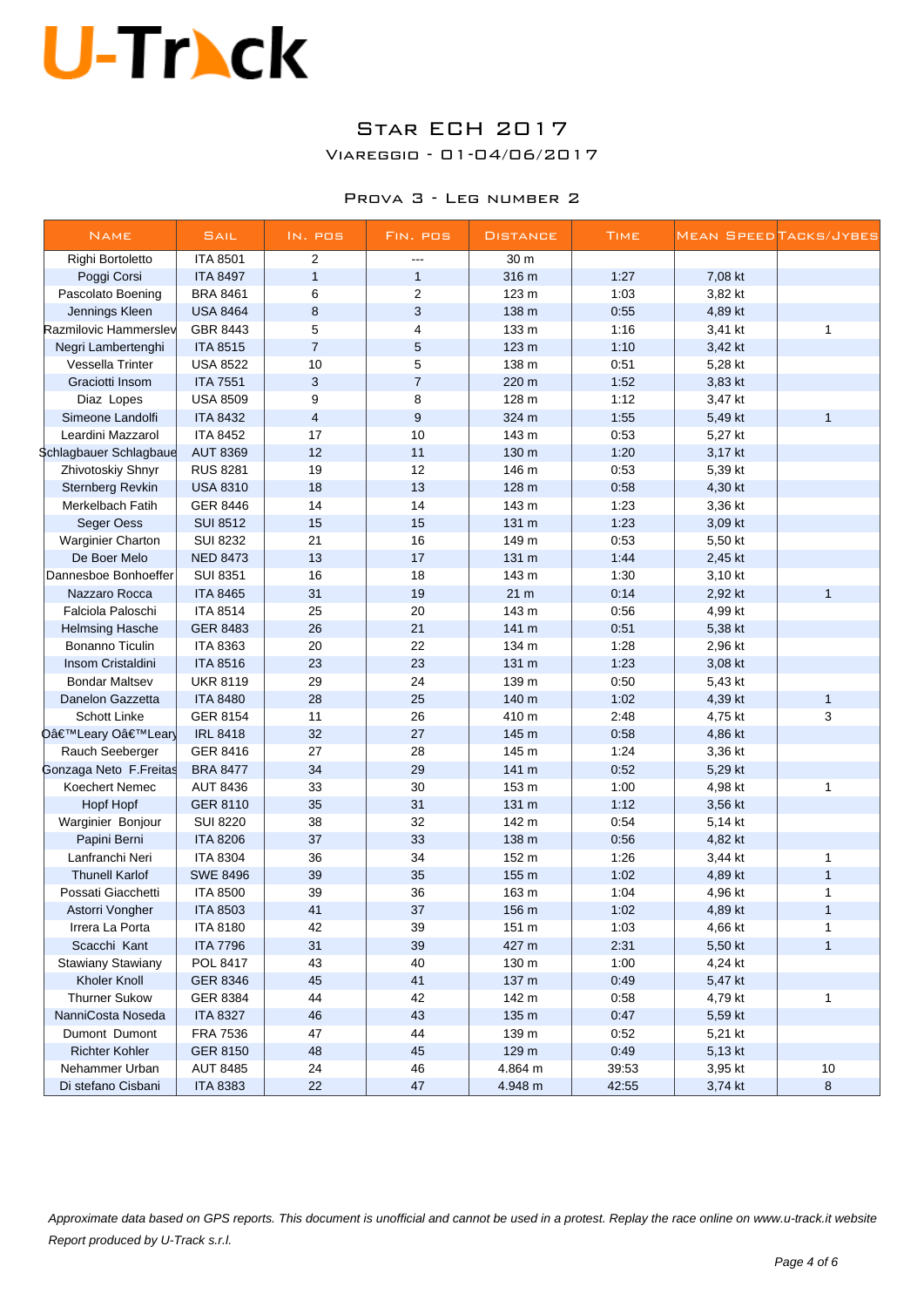### Star ECH 2017

Viareggio - 01-04/06/2017

#### Prova 3 - Leg number 3

| <b>NAME</b>                   | <b>SAIL</b>     | IN. POS                 | FIN. POS         | <b>DISTANCE</b> | <b>TIME</b> |         | <b>MEAN SPEED TACKS/JYBES</b> |
|-------------------------------|-----------------|-------------------------|------------------|-----------------|-------------|---------|-------------------------------|
| Poggi Corsi                   | <b>ITA 8497</b> | $\mathbf{1}$            | 1                | 2.290 m         | 17:36       | 4,22 kt | 6                             |
| Jennings Kleen                | <b>USA 8464</b> | 3                       | $\overline{2}$   | 2.364 m         | 17:33       | 4,37 kt | 14                            |
| Pascolato Boening             | <b>BRA 8461</b> | $\overline{2}$          | 3                | 2.324 m         | 18:11       | 4,14 kt | 12                            |
| Razmilovic Hammerslev         | GBR 8443        | $\overline{\mathbf{4}}$ | 4                | 2.199 m         | 18:43       | 3,81 kt | 8                             |
| Negri Lambertenghi            | <b>ITA 8515</b> | 5                       | 6                | 2.360 m         | 19:21       | 3,95 kt | 19                            |
| De Boer Melo                  | <b>NED 8473</b> | 17                      | $\overline{7}$   | 2.384 m         | 18:08       | 4,26 kt | 14                            |
| Diaz Lopes                    | <b>USA 8509</b> | 8                       | 8                | 2.370 m         | 19:35       | 3,92 kt | 23                            |
| Simeone Landolfi              | <b>ITA 8432</b> | 9                       | $\boldsymbol{9}$ | 2.393 m         | 19:30       | 3,98 kt | 16                            |
| <b>Warginier Charton</b>      | <b>SUI 8232</b> | 16                      | 10               | 2.404 m         | 19:02       | 4,09 kt | $\overline{7}$                |
| Vessella Trinter              | <b>USA 8522</b> | 5                       | 11               | 2.552 m         | 20:18       | 4,07 kt | 21                            |
| Merkelbach Fatih              | GER 8446        | 14                      | 12               | 2.385 m         | 19:33       | 3,95 kt | 8                             |
| <b>Sternberg Revkin</b>       | <b>USA 8310</b> | 13                      | 13               | 2.378 m         | 19:54       | 3,87 kt | 16                            |
| Dannesboe Bonhoeffer          | <b>SUI 8351</b> | 18                      | 14               | 2.348 m         | 19:43       | 3,86 kt | 17                            |
| Zhivotoskiy Shnyr             | <b>RUS 8281</b> | 12                      | 15               | 2.303 m         | 20:10       | 3,70 kt | 15                            |
| Leardini Mazzarol             | <b>ITA 8452</b> | 10                      | 16               | 2.358 m         | 20:20       | 3,76 kt | 15                            |
| Seger Oess                    | <b>SUI 8512</b> | 15                      | 17               | 2.630 m         | 20:10       | 4,23 kt | 16                            |
| D'Leary O'Leary               | <b>IRL 8418</b> | 27                      | 18               | 2.294 m         | 19:09       | 3,88 kt | 15                            |
| <b>Schlagbauer Schlagbaue</b> | <b>AUT 8369</b> | 11                      | 19               | 2.391 m         | 20:33       | 3,77 kt | 11                            |
| <b>Helmsing Hasche</b>        | GER 8483        | 21                      | 20               | 2.349 m         | 19:44       | 3,86 kt | 20                            |
| Gonzaga Neto F.Freitas        | <b>BRA 8477</b> | 29                      | 21               | 2.501 m         | 19:00       | 4,27 kt | $\overline{2}$                |
| Falciola Paloschi             | <b>ITA 8514</b> | 20                      | 22               | 2.383 m         | 20:05       | 3,85 kt | 21                            |
| <b>Bondar Maltsev</b>         | <b>UKR 8119</b> | 24                      | 23               | 2.376 m         | 19:59       | 3,85 kt | 25                            |
| Hopf Hopf                     | GER 8110        | 31                      | 24               | 2.276 m         | 19:17       | 3,82 kt | 5                             |
| Insom Cristaldini             | <b>ITA 8516</b> | 23                      | 25               | 2.357 m         | 20:13       | 3,78 kt | 15                            |
| Nazzaro Rocca                 | <b>ITA 8465</b> | 19                      | 26               | 2.576 m         | 20:46       | 4,02 kt | 15                            |
| <b>Stawiany Stawiany</b>      | POL 8417        | 40                      | 27               | 2.291 m         | 18:17       | 4,06 kt | 14                            |
| Warginier Bonjour             | <b>SUI 8220</b> | 32                      | 28               | 2.364 m         | 19:30       | 3,93 kt | 19                            |
| <b>Schott Linke</b>           | <b>GER 8154</b> | 26                      | 29               | 2.263 m         | 20:20       | 3,61 kt | 9                             |
| Rauch Seeberger               | GER 8416        | 28                      | 30               | 2.343 m         | 20:22       | 3,73 kt | 22                            |
| Papini Berni                  | <b>ITA 8206</b> | 33                      | 31               | 2.402 m         | 19:45       | 3,94 kt | 11                            |
| NanniCosta Noseda             | <b>ITA 8327</b> | 43                      | 31               | 2.237 m         | 18:02       | 4,02 kt | 6                             |
| Graciotti Insom               | <b>ITA 7551</b> | $\overline{7}$          | 33               | 2.446 m         | 22:31       | 3,52 kt | 18                            |
| Lanfranchi Neri               | <b>ITA 8304</b> | 34                      | 34               | 2.261 m         | 19:35       | 3,74 kt | $\overline{7}$                |
| Astorri Vongher               | <b>ITA 8503</b> | 37                      | 35               | 2.258 m         | 19:28       | 3,76 kt | 8                             |
| Scacchi Kant                  | <b>ITA 7796</b> | 39                      | 36               | 2.137 m         | 19:23       | 3,57 kt | 14                            |
| <b>Kholer Knoll</b>           | <b>GER 8346</b> | 41                      | 38               | 2.323 m         | 19:04       | 3,95 kt | 10                            |
| Koechert Nemec                | <b>AUT 8436</b> | 30                      | 38               | 2.240 m         | 20:40       | 3,51 kt | 10                            |
| Bonanno Ticulin               | ITA 8363        | 22                      | 39               | 2.287 m         | 21:25       | 3,46 kt | 17                            |
| Irrera La Porta               | <b>ITA 8180</b> | 39                      | 40               | 2.226 m         | 19:32       | 3,69 kt | 10                            |
| Danelon Gazzetta              | <b>ITA 8480</b> | 25                      | 40               | 2.330 m         | 21:13       | 3,56 kt | 14                            |
| <b>Thunell Karlof</b>         | <b>SWE 8496</b> | 35                      | 42               | 2.275 m         | 20:02       | 3,68 kt | 13                            |
| Dumont Dumont                 | <b>FRA 7536</b> | 44                      | 43               | 2.247 m         | 18:30       | 3,94 kt | $\overline{2}$                |
| Possati Giacchetti            | <b>ITA 8500</b> | 36                      | 44               | 2.306 m         | 20:16       | 3,69 kt | 15                            |
| <b>Thurner Sukow</b>          | GER 8384        | 42                      | 45               | 2.212 m         | 19:31       | 3,67 kt | 9                             |
| <b>Richter Kohler</b>         | GER 8150        | 45                      | 46               | 2.348 m         | 18:35       | 4,09 kt | 11                            |
| Nehammer Urban                | <b>AUT 8485</b> | 46                      | 47               | 3.275 m         | 21:32       | 4,93 kt | $\overline{4}$                |
| Di stefano Cisbani            | <b>ITA 8383</b> | 47                      | 48               | 2.754 m         | 21:08       | 4,22 kt | 3                             |